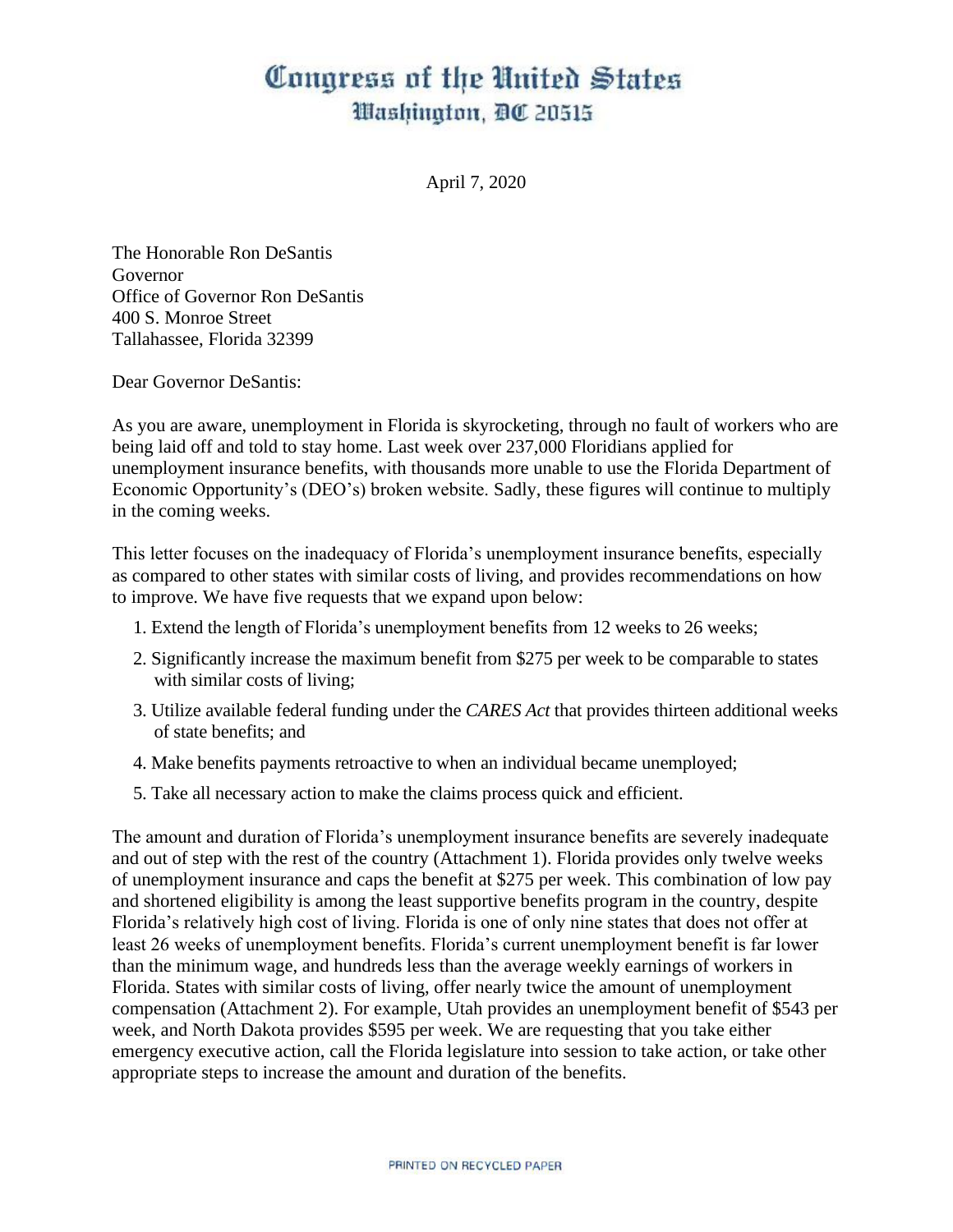Additionally, under the *CARES Act*, Florida is eligible for federal funding to provide an additional thirteen weeks of state unemployment benefits beyond what is provided for by the state. If you have not already done so, we ask that you contact the Department of Labor and take any necessary steps for Florida to take advantage of this expanded eligibility.

As you are aware, Florida's unemployment benefits only begin at the time that an individual's application is processed. And, there have been significant issues with the DEO's website and application portal, which compounds the challenges Floridians are facing. Congressional offices are being flooded with complaints from constituents who are unable to use the web page to process their claims. Given the delay to make a claim, through no fault of the applicant, we request that unemployment benefits begin retroactively to when the individual lost their job, rather than when their application is processed.

Last but not least, we urge you to hire more workers, repair the deficiencies, and update the web page to reflect current federal and state law, in languages sensitive to our population. The digital and paper claim forms are requiring claimants to answer questions that are irrelevant and confusing during this pandemic. Please make it clear that those who are self-employed are also now eligible to apply.

In summary, we are requesting that through executive action, with legislative support, or through any other appropriate means, you make the necessary changes to Florida's unemployment compensation program: to increase the amount and duration of benefits, take advantage of new available federal support, make benefits retroactive to loss of employment, and fix the confusing dysfunctional claim process.

We appreciate your full and fair consideration of our request and your attention to this important matter.

Sincerely,

Lois France

alreed Hastin  $\overline{a}$ 

LOIS FRANKEL ALCEE L. HASTINGS Member of Congress Member of Congress

\_\_\_\_\_\_\_\_\_\_\_\_\_\_\_\_\_ \_\_\_\_\_\_\_\_\_\_\_\_\_\_\_\_\_\_\_\_

DONNA SHALALA STEPHANIE MURPHY Member of Congress Member of Congress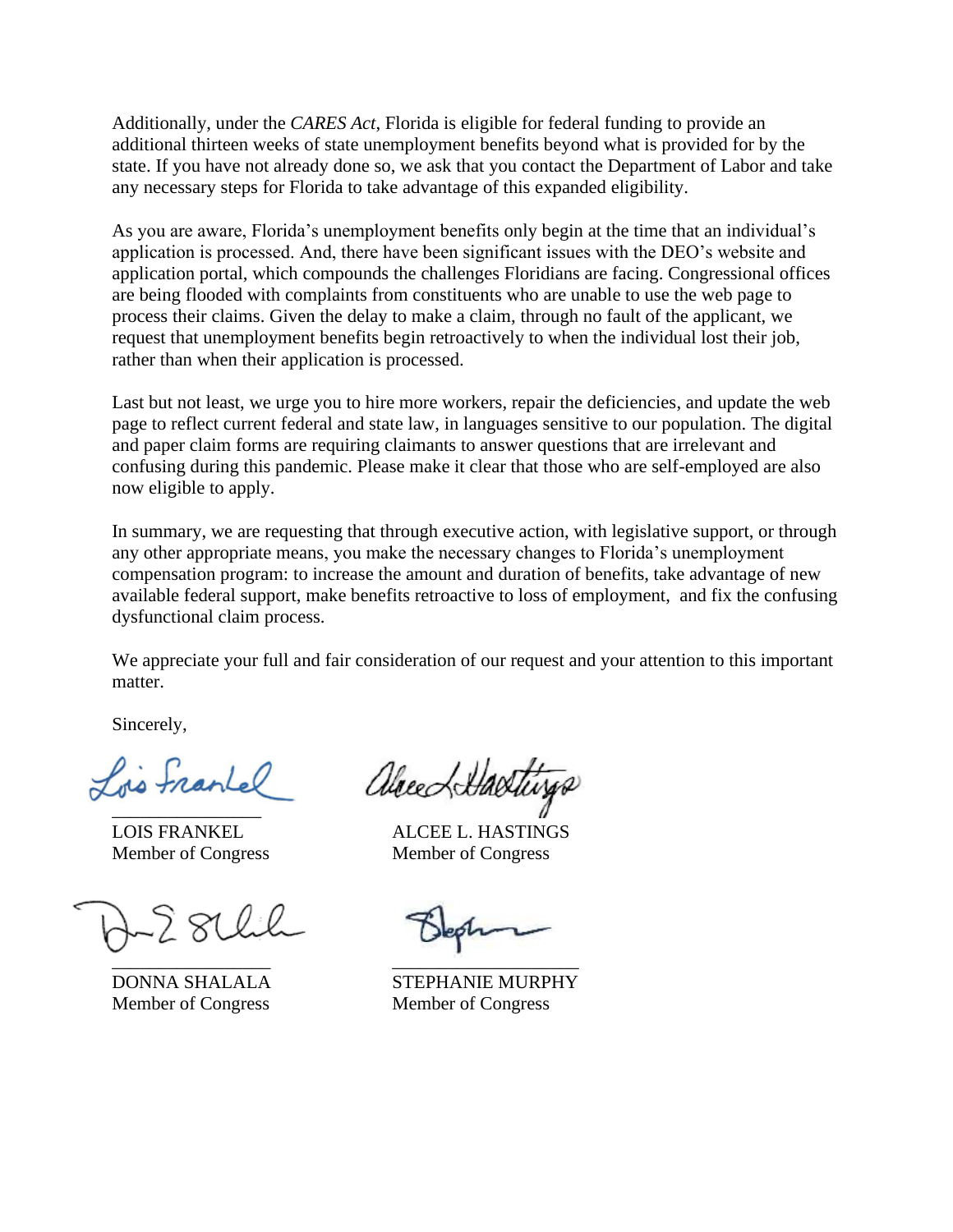KATHY CASTOR Member of Congress

CHARLIE CRIST Member of Congress

VAL DEMINGS Member of Congress

TED DEUTCH Member of Congress

AL LAWSON, JR. Member of Congress

DEBBIE MUCARSEL-POWELL Member of Congress

DARREN SOTO Member of Congress

DEBBIE WASSERMAN SCHULTZ Member of Congress

FREDERICA S. WILSON Member of Congress

LORI BERMAN (FL-21) Florida Senate

JANET CRUZ (FL-18) Florida Senate

BOBBY DUBOSE (FL-94) Florida House of Representatives

MARGARET GOOD (FL-72) Florida House of Representatives

MICHAEL GOTTLIEB (FL-98) Florida House of Representatives

MICHAEL GRIECO (FL-113) Florida House of Representatives

 $\sqrt{s}$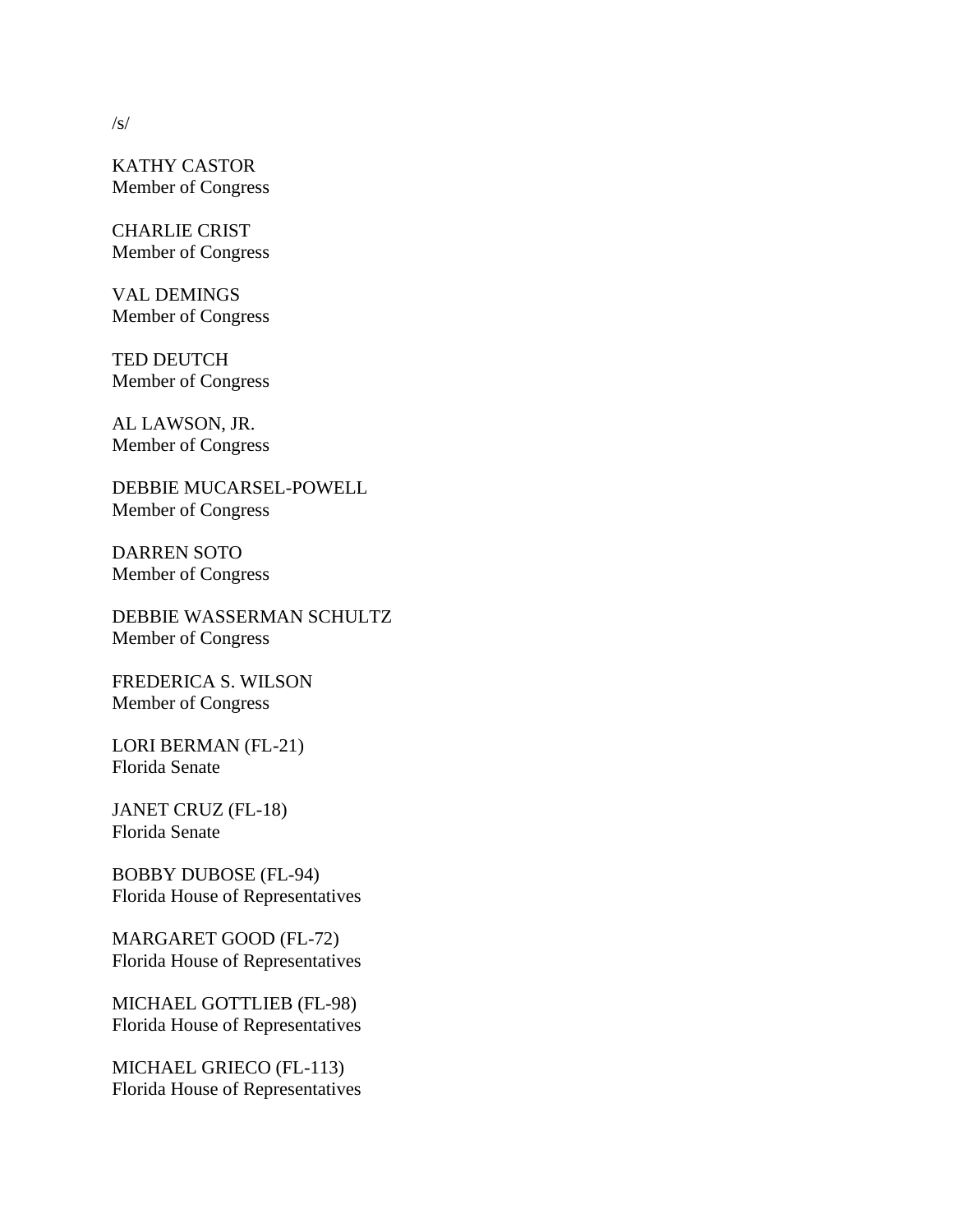CARLOS GUILLERMO SMITH (FL-49) Florida House of Representatives

DIANNE HART (FL-61) Florida House of Representatives

EVAN JENNE (FL-99) Florida House of Representatives

JOSE JAVIER RODRIGUEZ (FL-37) Florida Senate

AMY MERCADO (FL-48) Florida House of Representatives

TINA POLSKY (FL-81) Florida House of Representatives

DAVID SILVERS (FL-87) Florida House of Representatives

SUSAN L. VALDES (FL-62) Florida House of Representatives

**CC:** DEO Director, Ken Lawson Senate President, Bill Galvano Senate Minority Leader, Audrey Gibson Speaker of the House, Jose R. Oliva House Minority Leader, Kionne McGhee

## **Attachments:**

- 1. Comparison of Unemployment Benefits by State
- 2. Comparison of Cost of Living by State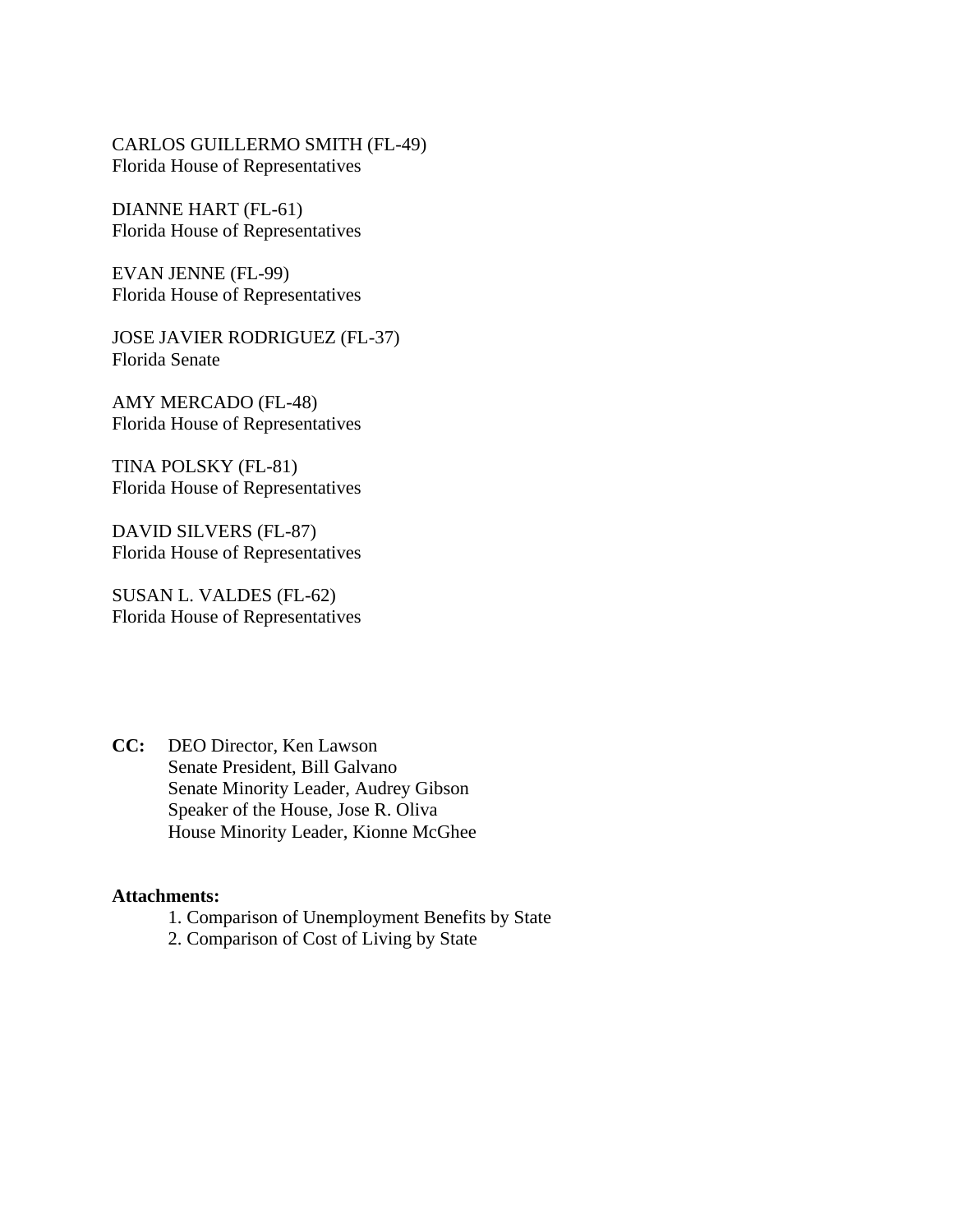## **ATTACHMENT 1: UNEMPLOYMENT BENEFITS COMPARISON**

*Source: https://fileunemployment.org/unemployment-benefits/unemployment-benefits-comparison-by-state/*

| <b>State</b>   | <b>Unemp</b><br>Rate | <b>Max Weeks of</b><br><b>Benefits</b> | Max. Weekly<br><b>Benefits</b> | Max. DA<br><b>Allowance</b> | <b>Total Weekly</b><br><b>Benefits</b> |
|----------------|----------------------|----------------------------------------|--------------------------------|-----------------------------|----------------------------------------|
| Alaska         | 7.1                  | 26                                     | \$370                          | \$72                        | \$442                                  |
| Alabama        | 4.1                  | 26                                     | \$265                          |                             | \$265                                  |
| Arkansas       | 3.8                  | 20                                     | \$451                          |                             | \$451                                  |
| Arizona        | 4.7                  | 26                                     | \$240                          |                             | \$240                                  |
| California     | 4.2                  | 26                                     | \$450                          |                             | \$450                                  |
| Colorado       | 2.7                  | 26                                     | \$597                          |                             | \$597                                  |
| Connecticut    | 4.4                  | 26                                     | \$631                          | \$75                        | \$706                                  |
| D.C.           | 5.6                  | 26                                     | \$425                          |                             | \$425                                  |
| Delaware       | 3.9                  | 26                                     | \$330                          |                             | \$330                                  |
| <b>Florida</b> | 3.8                  | 12                                     | \$275                          |                             | \$275                                  |
| Georgia        | 4.1                  | 14                                     | \$330                          |                             | \$330                                  |
| Hawaii         | 2.1                  | 26                                     | \$630                          |                             | \$630                                  |
| Iowa           | 2.7                  | 26                                     | \$573                          | \$104                       | \$677                                  |
| Idaho          | 2.9                  | 21                                     | \$405                          |                             | \$405                                  |
| Illinois       | 4.3                  | 26                                     | \$648                          | \$170                       | \$1495                                 |
| Indiana        | 3.3                  | 26                                     | \$390                          |                             | \$390                                  |
| Kansas         | 3.4                  | 16                                     | \$474                          |                             | \$474                                  |
| Kentucky       | 4.2                  | 26                                     | \$502                          |                             | \$502                                  |
| Louisiana      | 4.7                  | 26                                     | \$247                          |                             | \$247                                  |
| Massachusetts  | 3.5                  | 30                                     | \$795                          | \$384                       | \$1179                                 |
| Maryland       | 4.3                  | 26                                     | \$430                          |                             | \$430                                  |
| Maine          | 2.9                  | 26                                     | \$646                          | \$209                       | \$855                                  |
| Michigan       | 4.5                  | 20                                     | \$362                          |                             | \$362                                  |
| Minnesota      | 3.1                  | 26                                     | \$717                          |                             | \$717                                  |
| Missouri       | 3.5                  | 13                                     | \$320                          |                             | \$320                                  |
| Mississippi    | 4.7                  | 26                                     | \$235                          |                             | \$235                                  |
| Montana        | 3.8                  | 28                                     | \$487                          |                             | \$487                                  |
| North Carolina | 4.2                  | 12                                     | \$350                          |                             | \$350                                  |
| North Dakota   | 2.6                  | 26                                     | \$595                          |                             | \$595                                  |
| Nebraska       | 2.7                  | 26                                     | \$426                          |                             | \$426                                  |
| New Hampshire  | 2.7                  | 26                                     | \$427                          |                             | \$427                                  |
| New Jersey     | 4.9                  | 26                                     | \$696                          |                             | \$696                                  |
| New Mexico     | 4.9                  | 26                                     | \$442                          | \$50                        | \$492                                  |
| Nevada         | 4.7                  | 26                                     | \$407                          |                             | \$407                                  |
| New York       | 4.5                  | 26                                     | \$435                          |                             | \$435                                  |
| Ohio           | 4.5                  | 26                                     | \$598                          | \$155                       | \$753                                  |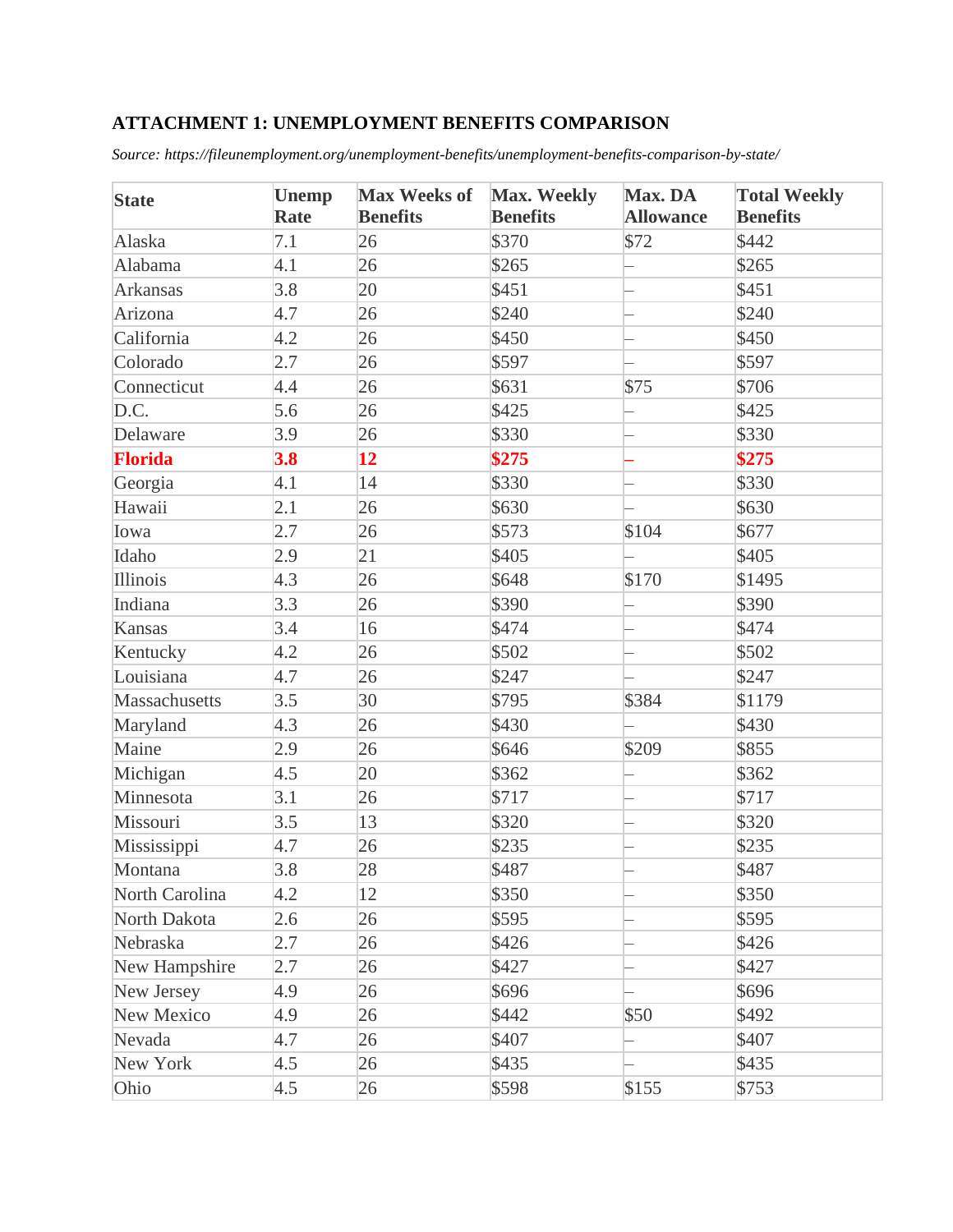| Oklahoma             | 3.9 | 26 | \$520 |       | \$520 |
|----------------------|-----|----|-------|-------|-------|
| Oregon               | 4   | 26 | \$538 |       | \$538 |
| Pennsylvania         | 4.3 | 26 | \$561 | \$8   | \$569 |
| Rhode Island         | 4.3 | 26 | \$566 | \$141 | \$707 |
| South Carolina       | 3.8 | 20 | \$326 |       | \$326 |
| South Dakota         | 3.2 | 26 | \$352 |       | \$352 |
| Tennessee            | 3.5 | 26 | \$275 |       | \$275 |
| Texas                | 4   | 26 | \$507 |       | \$507 |
| Utah                 | 3   | 26 | \$543 |       | \$543 |
| Virginia             | 3.2 | 26 | \$387 |       | \$387 |
| Vermont              | 2.8 | 26 | \$466 |       | \$466 |
| Washington           | 4.7 | 26 | \$749 |       | \$749 |
| Wisconsin            | 2.9 | 26 | \$363 |       | \$363 |
| <b>West Virginia</b> | 5.3 | 26 | \$424 |       | \$424 |
| Wyoming              | 3.7 | 26 | \$489 |       | \$489 |